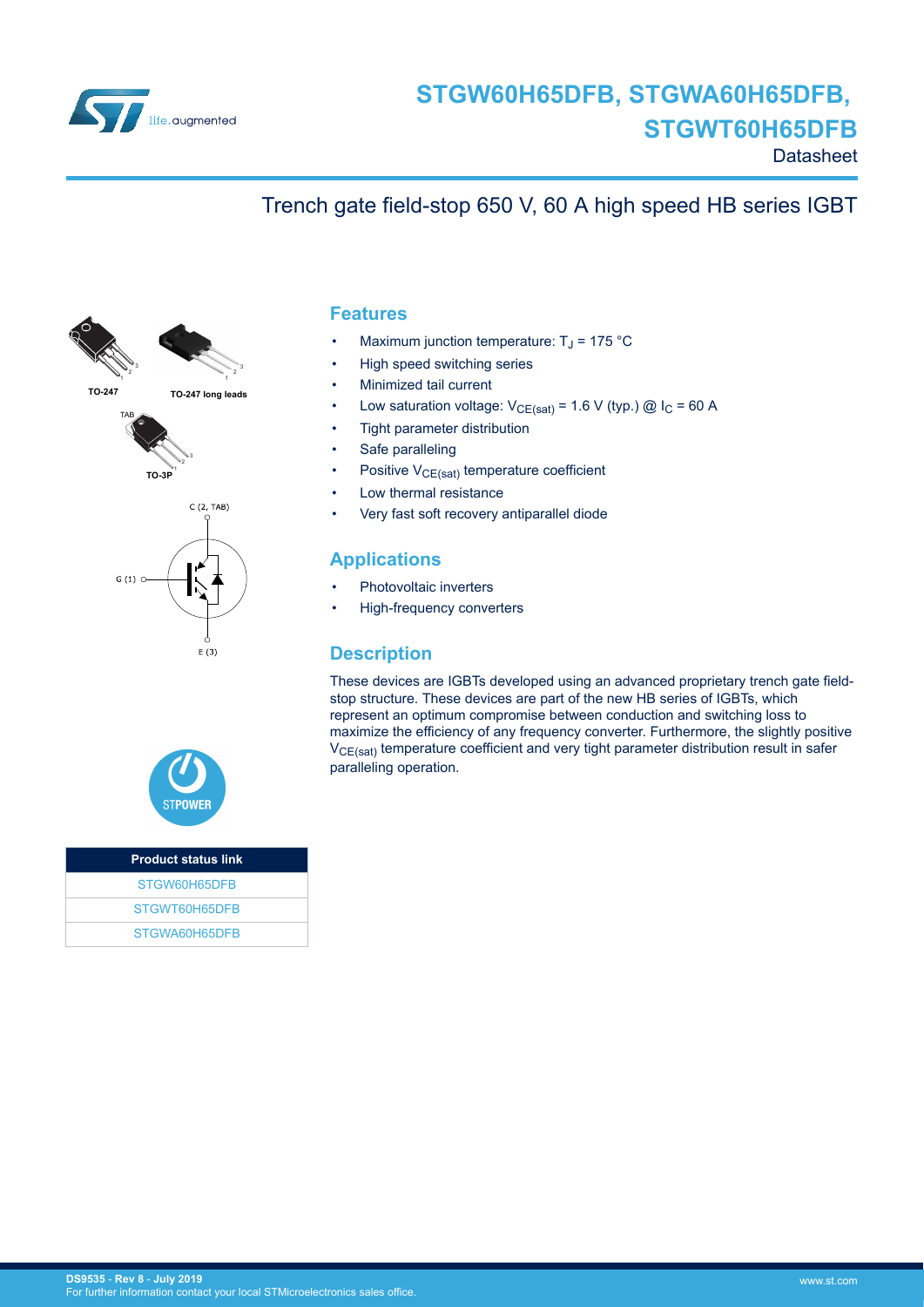<span id="page-1-0"></span>

# **1 Electrical ratings**

| <b>Symbol</b>      | <b>Parameter</b>                                                    | Value        | <b>Unit</b>    |
|--------------------|---------------------------------------------------------------------|--------------|----------------|
| $V_{CES}$          | Collector-emitter voltage ( $V_{GF} = 0 V$ )                        | 650          | $\vee$         |
| $I_{\rm C}$        | Continuous collector current at $T_C = 25$ °C                       |              | $\mathsf{A}$   |
|                    | Continuous collector current at $T_C = 100 °C$                      | 60           | A              |
| $I_{CP}$ (2)(3)    | Pulsed collector current                                            | 240          | A              |
|                    | Gate-emitter voltage                                                | ±20          | $\vee$         |
|                    | $V_{GE}$<br>Transient gate-emitter voltage ( $t_P \le 10 \,\mu s$ ) |              | $\vee$         |
| ΙF                 | Continuous forward current at $T_C = 25 °C$                         | $80^{(1)}$   | $\overline{A}$ |
|                    | Continuous forward current at $T_c$ = 100 °C                        | 60           | $\mathsf{A}$   |
| $I_{FP}$ (2)(3)    | Pulsed forward current                                              | 240          | $\mathsf{A}$   |
| $P_{TOT}$          | Total power dissipation at $T_C = 25 °C$                            | 375          | W              |
| $T_{\mathrm{STG}}$ | Storage temperature range                                           | $-55$ to 150 | $^{\circ}C$    |
| ΤJ                 | Operating junction temperature range                                | $-55$ to 175 | $^{\circ}C$    |

### **Table 1. Absolute maximum ratings**

*1. Current level is limited by bond wires.*

*2. Pulse width is limited by maximum junction temperature.*

*3. Defined by design, not subject to production test.*

## **Table 2. Thermal data**

| <b>Symbol</b> | <b>Parameter</b>                       | <b>Value</b> | <b>Unit</b> |
|---------------|----------------------------------------|--------------|-------------|
| $R_{thJC}$    | Thermal resistance junction-case IGBT  | 0.4          | °C/W        |
| $R_{th,IC}$   | Thermal resistance junction-case diode | 1.14         | °C/W        |
| $R_{th,JA}$   | Thermal resistance junction-ambient    | 50           | °C/W        |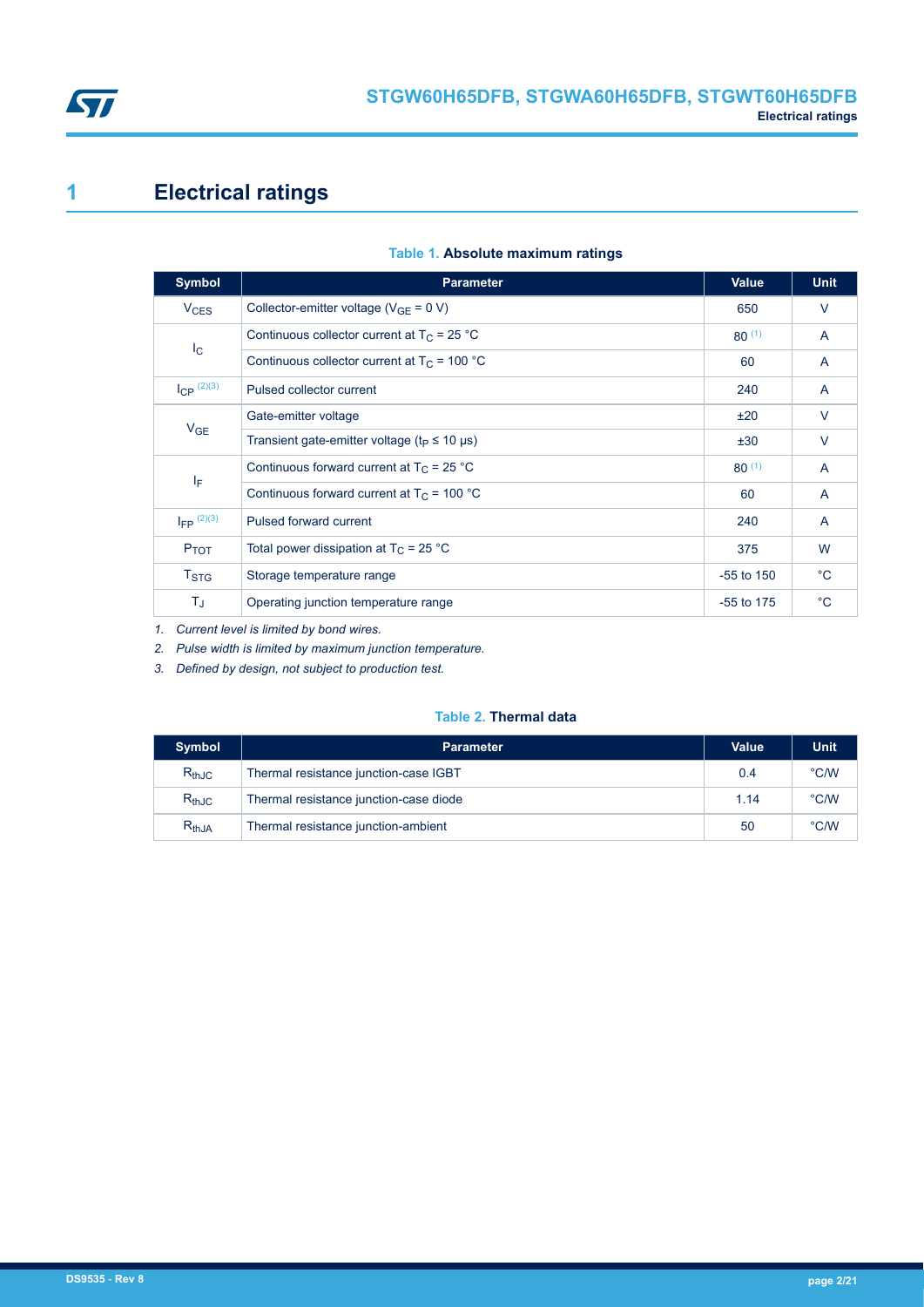<span id="page-2-0"></span>

# **2 Electrical characteristics**

### $T_J$  = 25 °C unless otherwise specified

| <b>Symbol</b>    | <b>Parameter</b>                                 | <b>Test conditions</b>                                      | Min. | Typ.           | Max.           | <b>Unit</b> |
|------------------|--------------------------------------------------|-------------------------------------------------------------|------|----------------|----------------|-------------|
| $V_{(BR)CES}$    | Collector-emitter breakdown voltage              | $V_{GF} = 0 V, I_C = 2 mA$                                  | 650  |                |                | V           |
|                  |                                                  | $V_{GF}$ = 15 V, I <sub>C</sub> = 60 A                      |      | 1.60           | $\overline{2}$ |             |
| $V_{CE(sat)}$    | Collector-emitter saturation voltage             | $V_{GF}$ = 15 V, I <sub>C</sub> = 60 A,<br>$T_{d}$ = 125 °C |      | 1.75           |                | V           |
|                  | $V_{GE}$ = 15 V, $I_C$ = 60 A,<br>$T_1 = 175 °C$ |                                                             | 1.85 |                |                |             |
|                  | $V_F$<br>Forward on-voltage                      | $I_F = 60 A$                                                |      | $\overline{2}$ | 2.6            |             |
|                  |                                                  | $I_F = 60$ A, T <sub>J</sub> = 125 °C                       |      | 1.7            |                | V           |
|                  |                                                  | $I_F = 60$ A, T <sub>J</sub> = 175 °C                       |      | 1.6            |                |             |
| $V_{GE(th)}$     | Gate threshold voltage                           | $V_{CF} = V_{GF}$ , $I_C = 1$ mA                            | 5    | 6              | $\overline{7}$ | V           |
| $l_{\text{CES}}$ | Collector cut-off current                        | $V_{GF} = 0 V$ , $V_{CF} = 650 V$                           |      |                | 25             | μA          |
| <b>IGES</b>      | Gate-emitter leakage current                     | $V_{CF} = 0 V$ , $V_{GF} = \pm 20 V$                        |      |                | ±250           | nA          |

## **Table 3. Static characteristics**

### **Table 4. Dynamic characteristics**

| <b>Symbol</b>    | <b>Parameter</b>             | <b>Test conditions</b>                                               | Min.                     | Typ. | Max.                     | <b>Unit</b> |
|------------------|------------------------------|----------------------------------------------------------------------|--------------------------|------|--------------------------|-------------|
| $C_{\text{ies}}$ | Input capacitance            |                                                                      | $\overline{\phantom{0}}$ | 7792 | $\overline{\phantom{a}}$ | pF          |
| C <sub>oes</sub> | Output capacitance           | $V_{CF}$ = 25 V, f = 1 MHz,<br>$V_{GF} = 0 V$                        | $\overline{\phantom{0}}$ | 262  | $\overline{\phantom{a}}$ | pF          |
| C <sub>res</sub> | Reverse transfer capacitance |                                                                      | $\overline{\phantom{0}}$ | 158  | $\overline{\phantom{a}}$ | pF          |
| $Q_g$            | Total gate charge            | $V_{CC}$ = 520 V, I <sub>C</sub> = 60 A,                             | $\overline{\phantom{a}}$ | 306  | $\overline{\phantom{a}}$ | nC          |
| $Q_{ge}$         | Gate-emitter charge          | $V_{GF} = 0$ to 15 V<br>(see Figure 28. Gate<br>charge test circuit) | ۰                        | 126  | $\overline{\phantom{a}}$ | nC          |
| $Q_{gc}$         | Gate-collector charge        |                                                                      | $\overline{\phantom{0}}$ | 58   | $\blacksquare$           | nC          |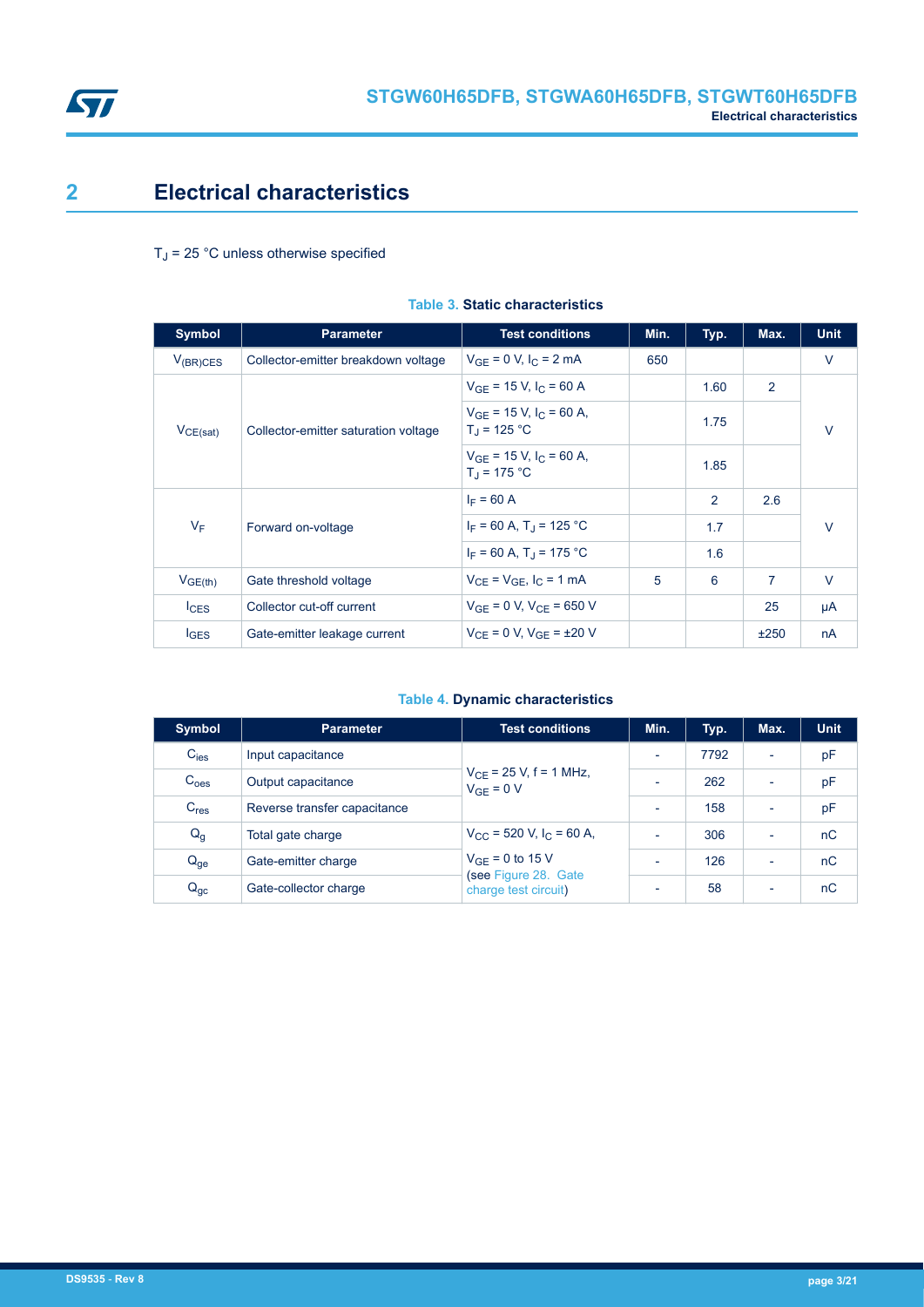| <b>Symbol</b>            | <b>Parameter</b>          | <b>Test conditions</b>                                             | Min.                     | Typ. | Max.                     | <b>Unit</b> |
|--------------------------|---------------------------|--------------------------------------------------------------------|--------------------------|------|--------------------------|-------------|
| $t_{d(on)}$              | Turn-on delay time        |                                                                    | $\overline{\phantom{a}}$ | 66   | $\overline{\phantom{a}}$ | ns          |
| $t_{r}$                  | Current rise time         |                                                                    | $\overline{\phantom{a}}$ | 38   | $\overline{\phantom{a}}$ | ns          |
| $(dil/dt)_{on}$          | Turn-on current slope     | $V_{CE}$ = 400 V, I <sub>C</sub> = 60 A,                           |                          | 1216 | $\overline{\phantom{a}}$ | $A/\mu s$   |
| $t_{d(off)}$             | Turn-off delay time       | $R_G$ = 10 $\Omega$ ,                                              | $\overline{\phantom{a}}$ | 210  | $\overline{\phantom{a}}$ | ns          |
| $t_{\rm f}$              | <b>Current fall time</b>  | $V_{GE}$ = 15 V (see Figure 27.<br>Test circuit for inductive load |                          | 20   | $\overline{\phantom{a}}$ | ns          |
| $E_{on}$ (1)             | Turn-on switching energy  | switching)                                                         |                          | 1590 |                          | μJ          |
| $E_{off}$ <sup>(2)</sup> | Turn-off switching energy |                                                                    |                          | 900  |                          | μJ          |
| $E_{\text{ts}}$          | Total switching energy    |                                                                    | ٠                        | 2490 | $\overline{\phantom{a}}$ | μJ          |
| $t_{d(on)}$              | Turn-on delay time        |                                                                    |                          | 59   | $\overline{\phantom{a}}$ | ns          |
| $t_{\sf r}$              | Current rise time         |                                                                    | $\overline{\phantom{a}}$ | 40   | $\overline{\phantom{a}}$ | ns          |
| $(di/dt)_{on}$           | Turn-on current slope     | $V_{CF}$ = 400 V,                                                  | $\overline{\phantom{a}}$ | 1230 |                          | $A/\mu s$   |
| $t_{d(off)}$             | Turn-off-delay time       | $I_C$ = 60 A, R <sub>G</sub> = 10 Ω,                               |                          | 242  |                          | ns          |
| $t_{\rm f}$              | <b>Current fall time</b>  | $V_{GE}$ = 15 V, T <sub>J</sub> = 175 °C                           |                          | 147  | $\overline{\phantom{a}}$ | ns          |
| $E_{on}$ (1)             | Turn-on switching energy  | (see Figure 27. Test circuit<br>for inductive load switching)      | $\overline{\phantom{a}}$ | 2860 | $\overline{\phantom{a}}$ | μJ          |
| $E_{off}$ <sup>(2)</sup> | Turn-off switching energy |                                                                    | $\blacksquare$           | 1255 | $\overline{\phantom{a}}$ | μJ          |
| $E_{ts}$                 | Total switching energy    |                                                                    | ۰                        | 4115 | $\overline{\phantom{a}}$ | μJ          |

| Table 5. IGBT switching characteristics (inductive load) |  |  |
|----------------------------------------------------------|--|--|
|----------------------------------------------------------|--|--|

*1. Including the reverse recovery of the diode.*

*2. Including the tail of the collector current.*

| <b>Symbol</b>    | <b>Parameter</b>                                                       | <b>Test conditions</b>                                                                                                          | Min. | Typ. | Max.                     | <b>Unit</b>    |
|------------------|------------------------------------------------------------------------|---------------------------------------------------------------------------------------------------------------------------------|------|------|--------------------------|----------------|
| $t_{rr}$         | Reverse recovery time                                                  |                                                                                                                                 | ٠    | 60   |                          | ns             |
| $Q_{rr}$         | Reverse recovery charge                                                | $I_F$ = 60 A, $V_R$ = 400 V,                                                                                                    | ٠    | 99   | $\blacksquare$           | nC             |
| $I_{\text{rrm}}$ | Reverse recovery current                                               | $V_{GF}$ = 15 V,<br>$di/dt = 100$ A/ $\mu$ s                                                                                    |      | 3.3  | $\overline{a}$           | $\overline{A}$ |
| $dl_{rr}/dt$     | Peak rate of fall of reverse recovery<br>current during t <sub>h</sub> | (see Figure 27. Test circuit<br>for inductive load switching)                                                                   |      | 187  | ٠                        | $A/\mu s$      |
| $E_{rr}$         | Reverse recovery energy                                                |                                                                                                                                 |      | 68   |                          | μJ             |
| $t_{rr}$         | Reverse recovery time                                                  |                                                                                                                                 |      | 310  | $\overline{\phantom{a}}$ | ns             |
| $Q_{rr}$         | Reverse recovery charge                                                | $I_F$ = 60 A, $V_R$ = 400 V,<br>$V_{GF}$ = 15 V,<br>$di/dt = 100$ A/ $\mu$ s,<br>$T_J = 175 °C$<br>(see Figure 27. Test circuit | ۰    | 1550 | $\overline{\phantom{a}}$ | nC             |
| $I_{\text{rrm}}$ | Reverse recovery current                                               |                                                                                                                                 |      | 10   |                          | $\overline{A}$ |
| $dl_{rr}/dt$     | Peak rate of fall of reverse recovery<br>current during t <sub>h</sub> |                                                                                                                                 |      | 59   | ٠                        | $A/\mu s$      |
| $E_{rr}$         | Reverse recovery energy                                                | for inductive load switching)                                                                                                   |      | 674  |                          | μJ             |

### **Table 6. Diode switching characteristics (inductive load)**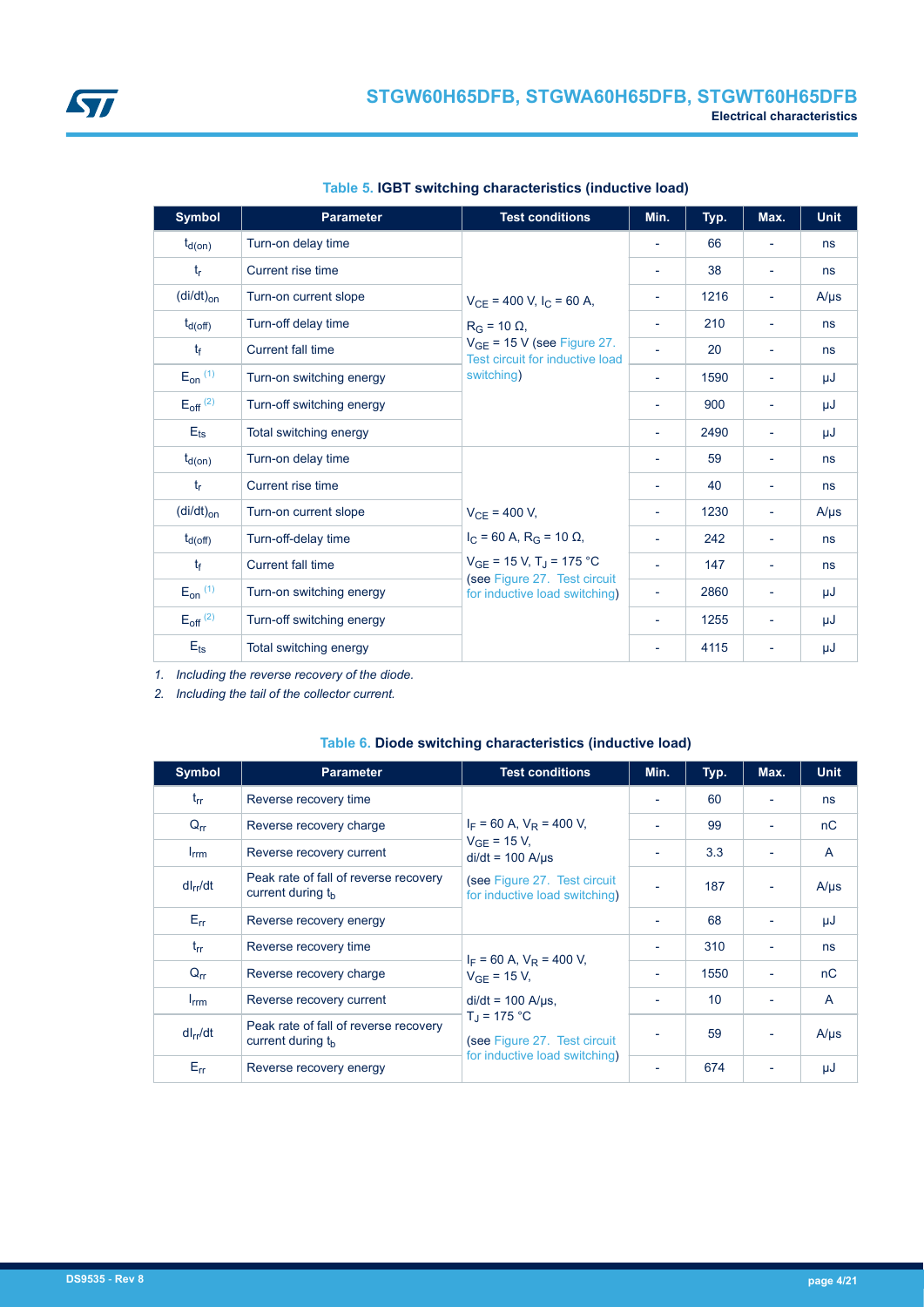<span id="page-4-0"></span>

## **2.1 Electrical characteristics (curves)**









**Figure 4. Collector current vs case temperature**



#### **Figure 6. V<sub>CE(sat)</sub> vs junction temperature**

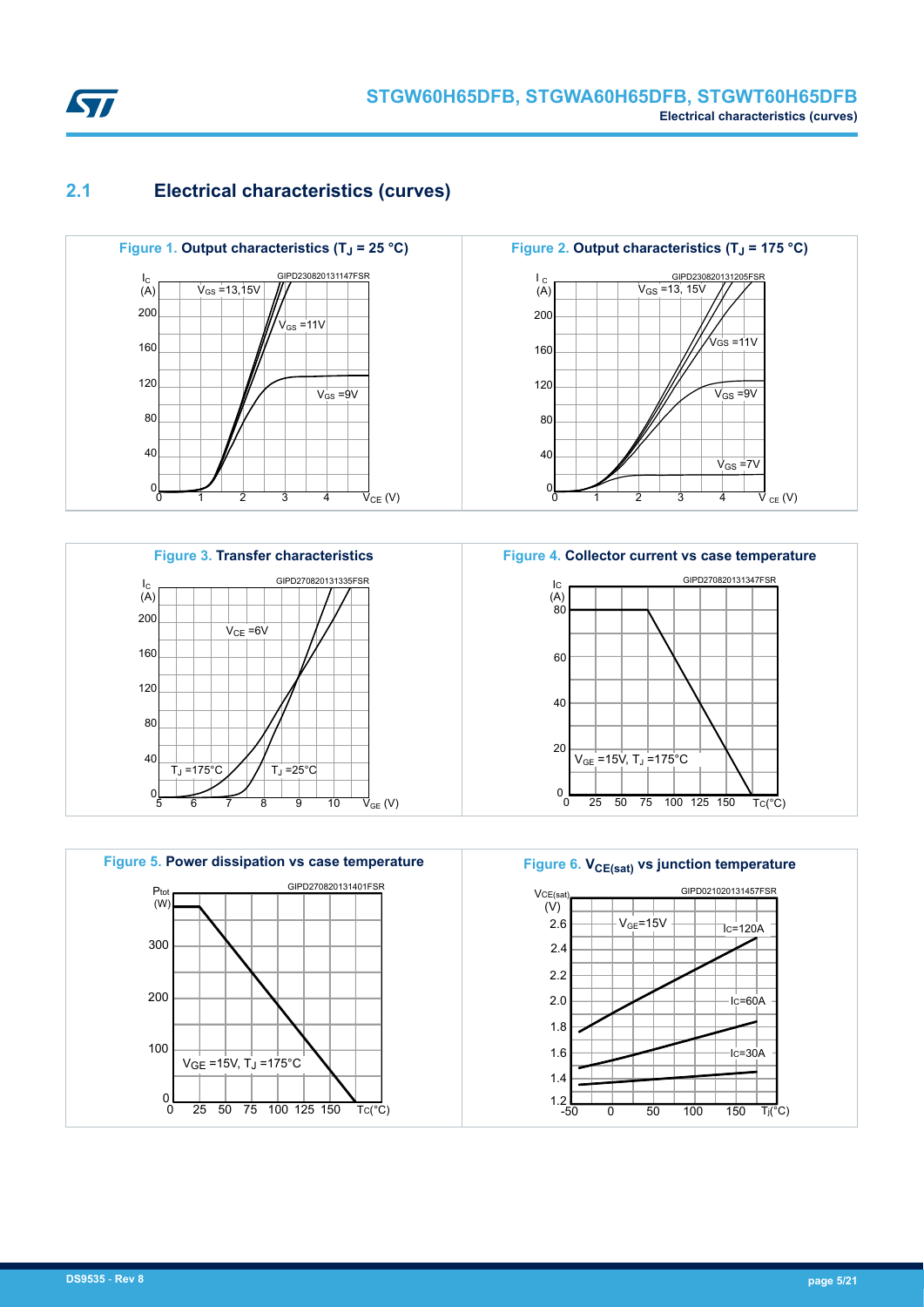





**Kyr**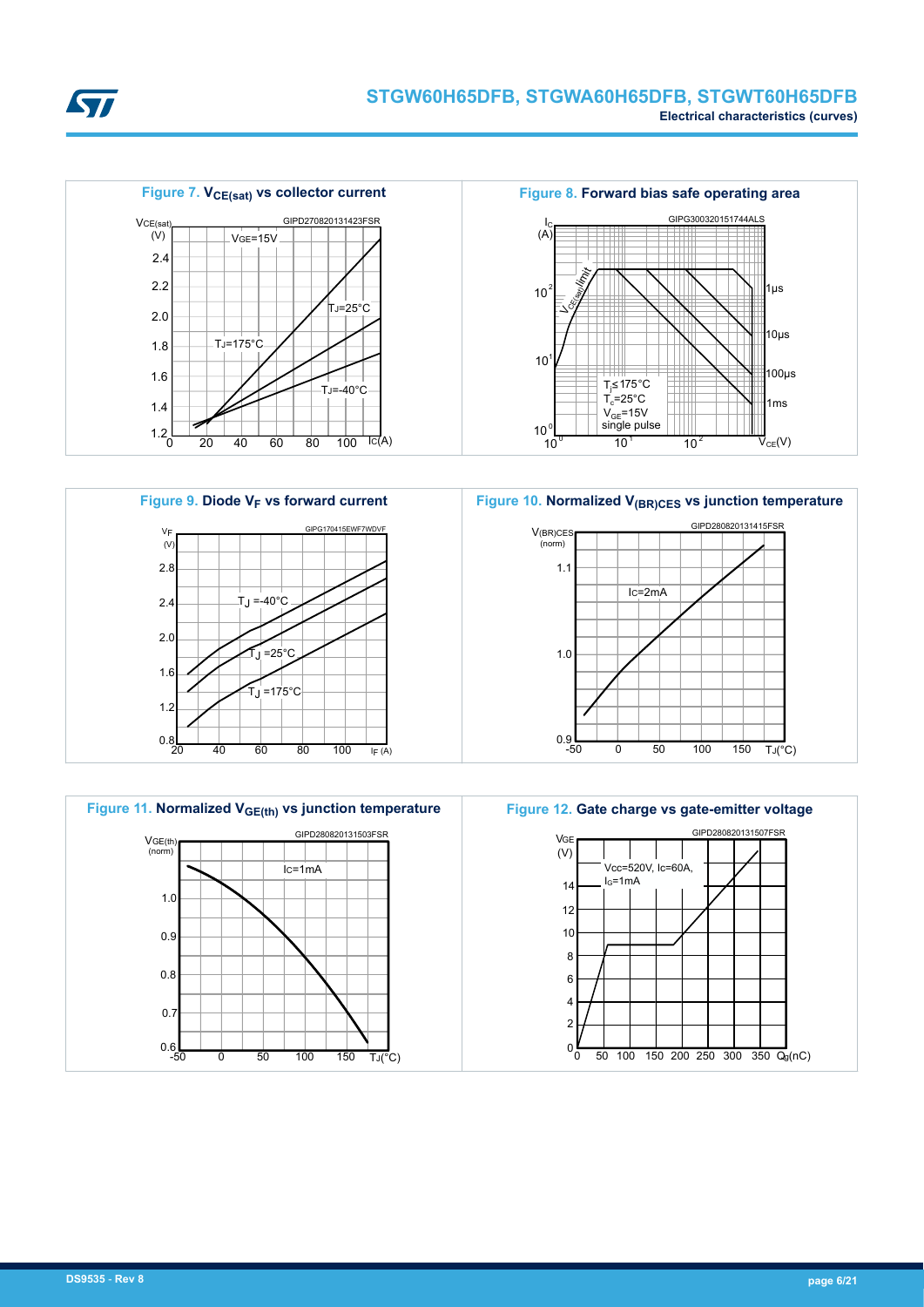





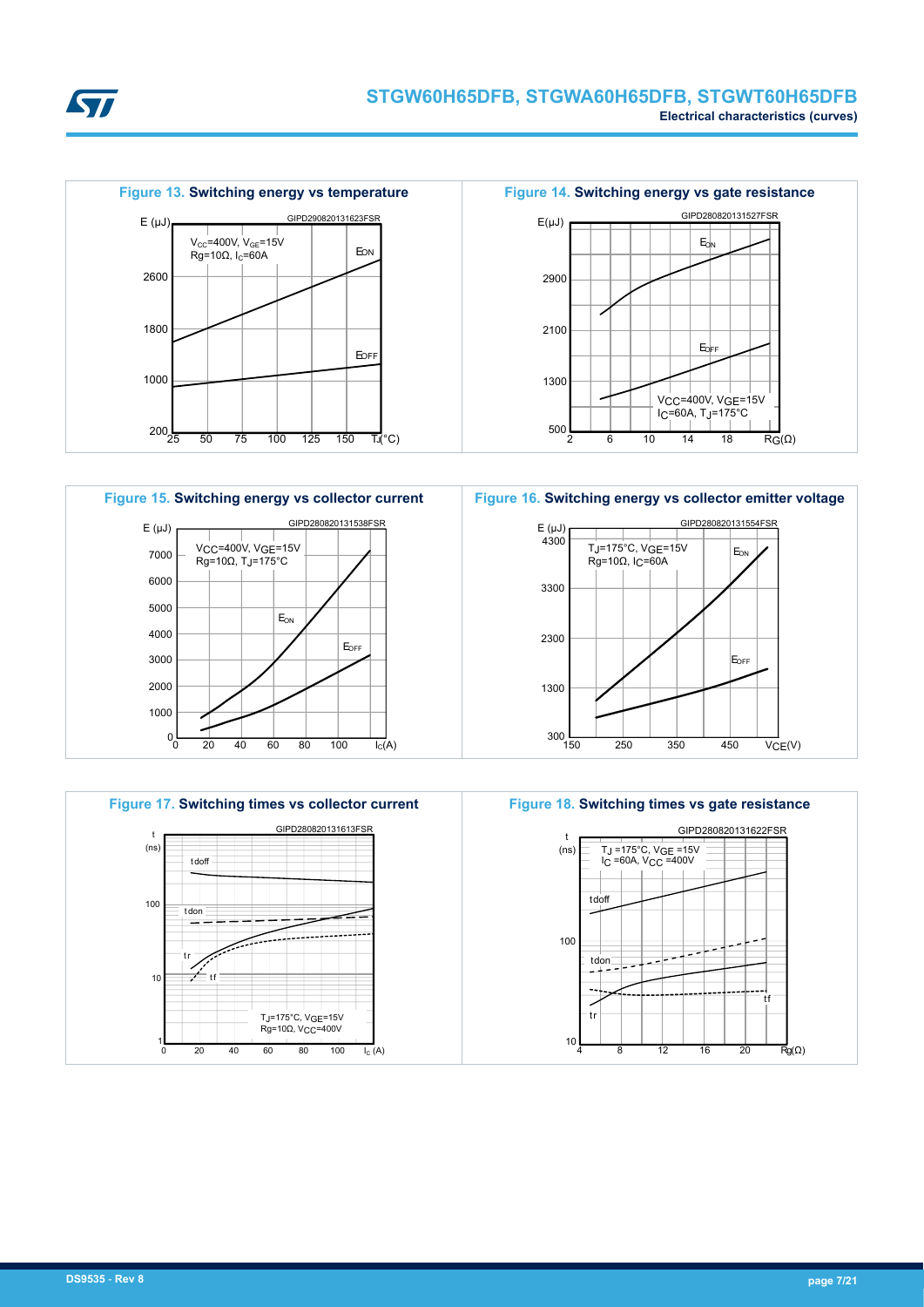









GIPD280820131656FSR

**slope**



**Figure 24. Collector current vs switching frequency**



**Kyr**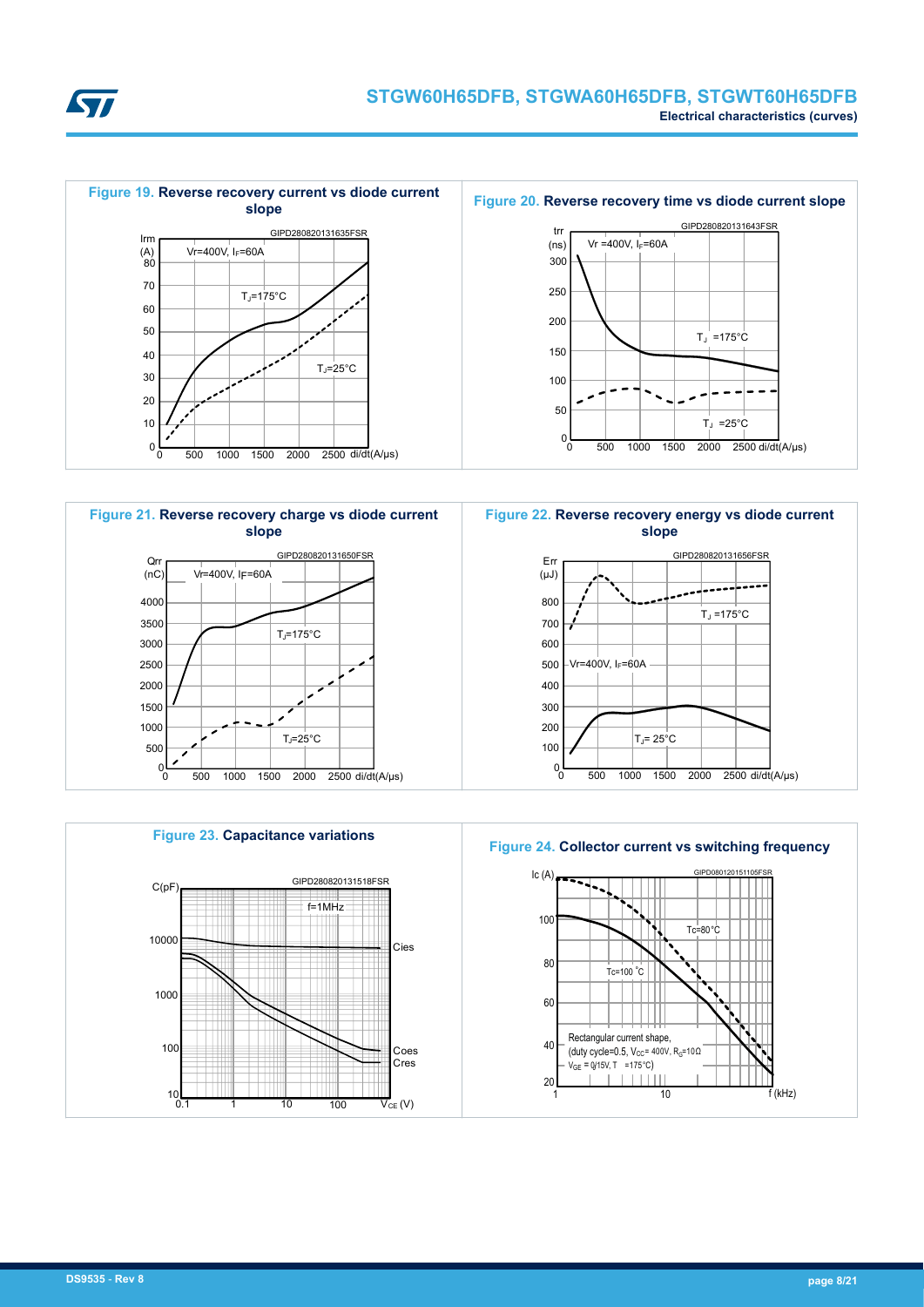



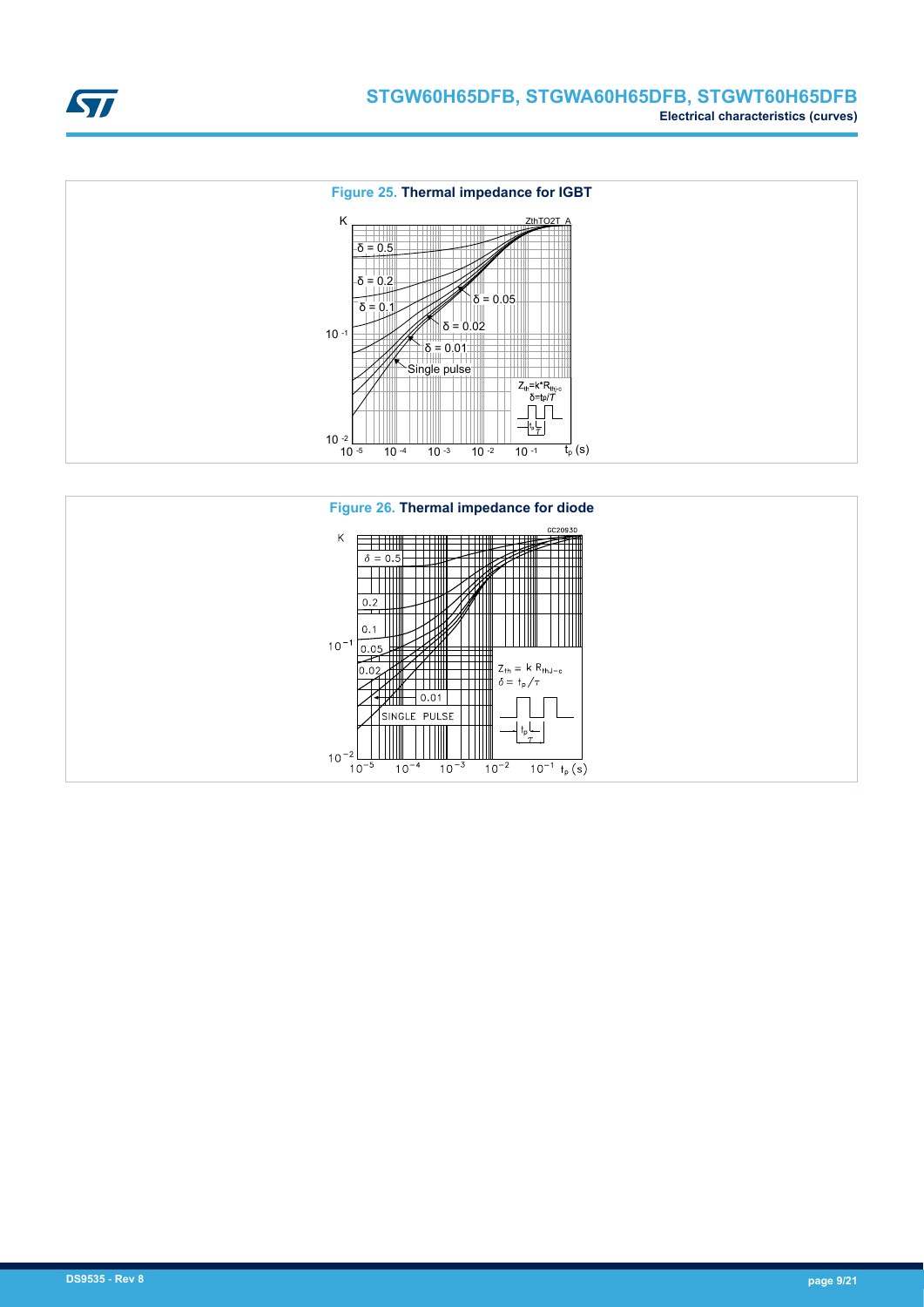<span id="page-9-0"></span>

# **3 Test circuits**



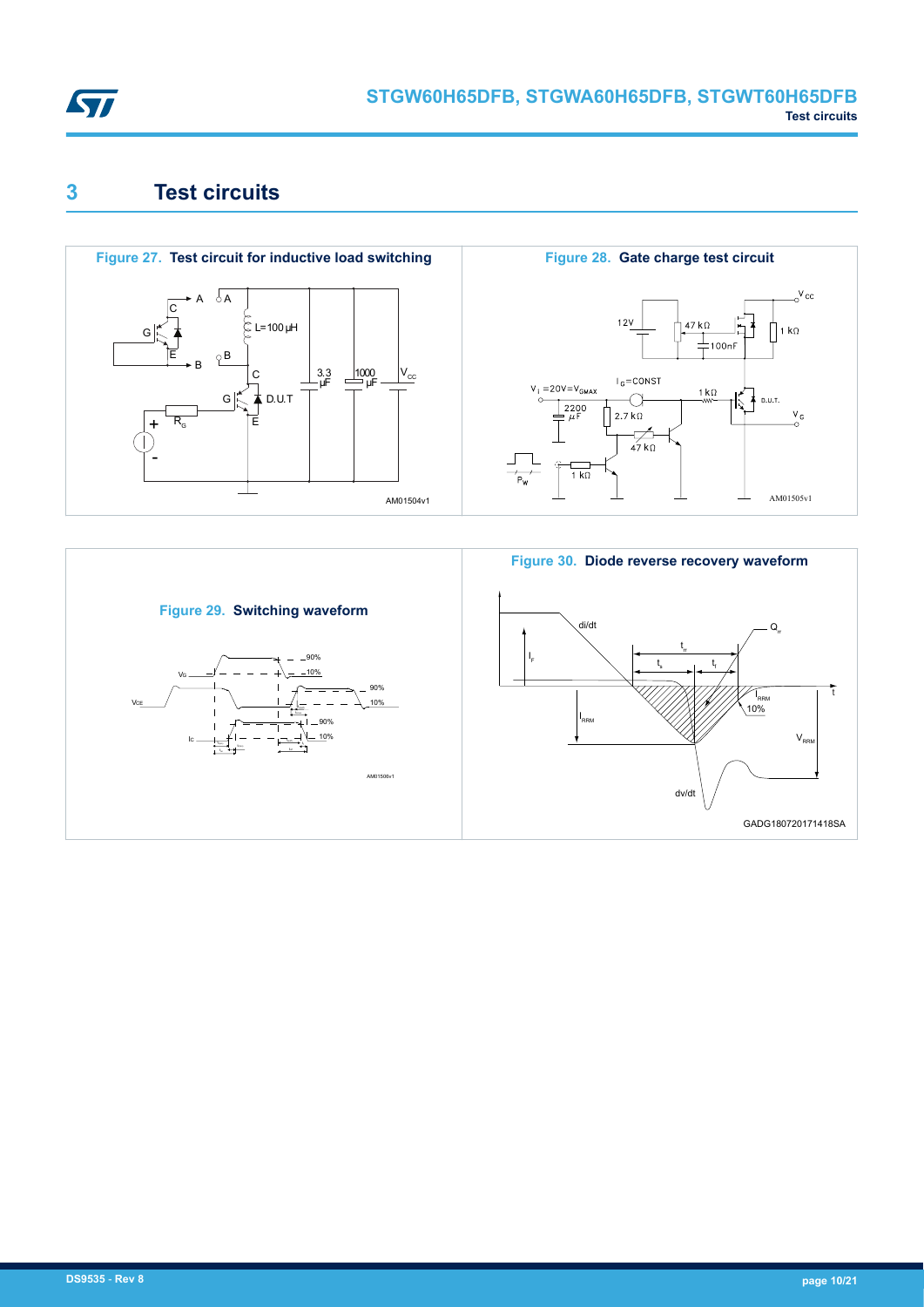<span id="page-10-0"></span>

# **4 Package information**

In order to meet environmental requirements, ST offers these devices in different grades of [ECOPACK](https://www.st.com/ecopack) packages, depending on their level of environmental compliance. ECOPACK specifications, grade definitions and product status are available at: [www.st.com.](http://www.st.com) ECOPACK is an ST trademark.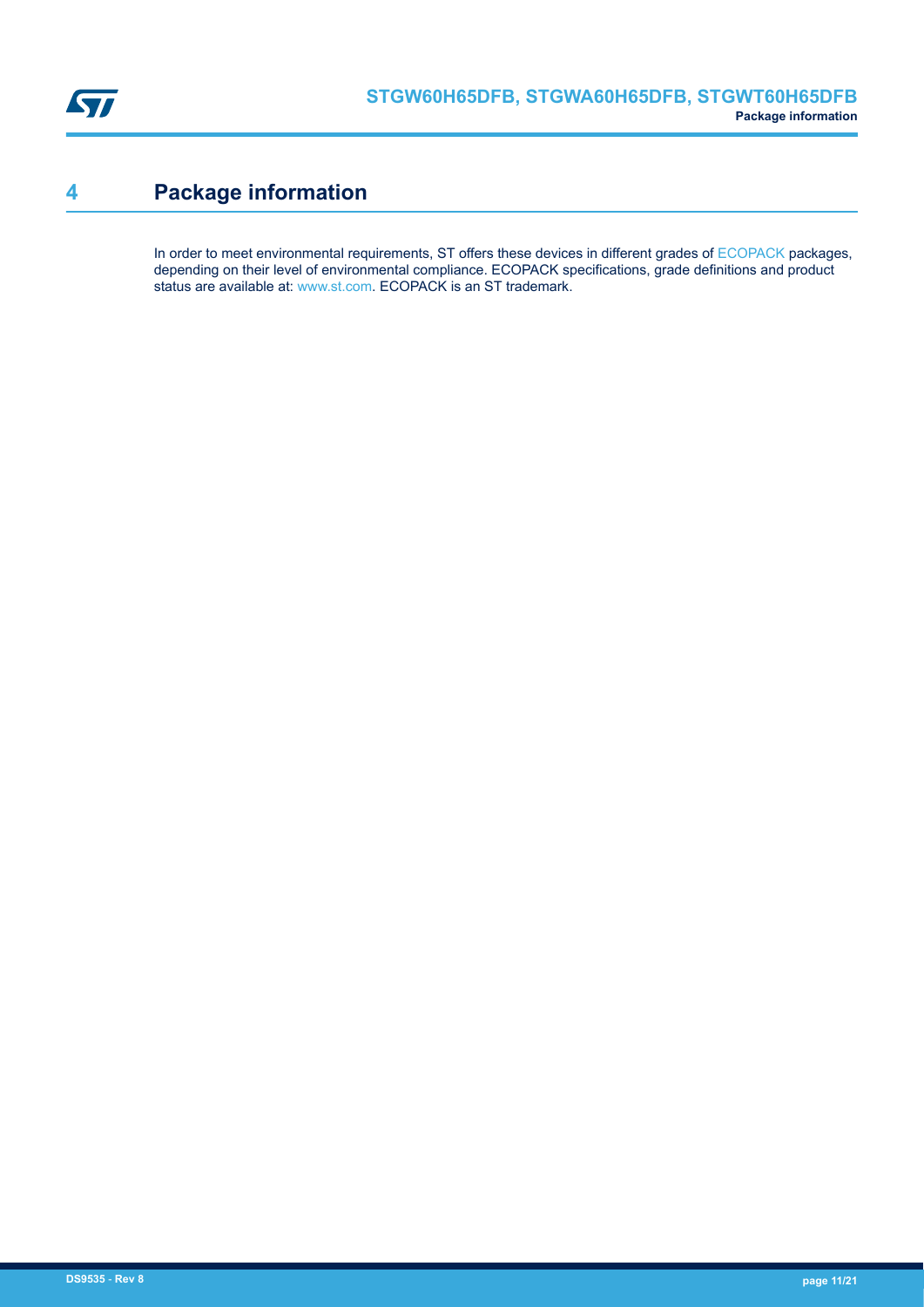

# **4.1 TO-247 package information**

**Figure 31. TO-247 package outline**



0075325\_9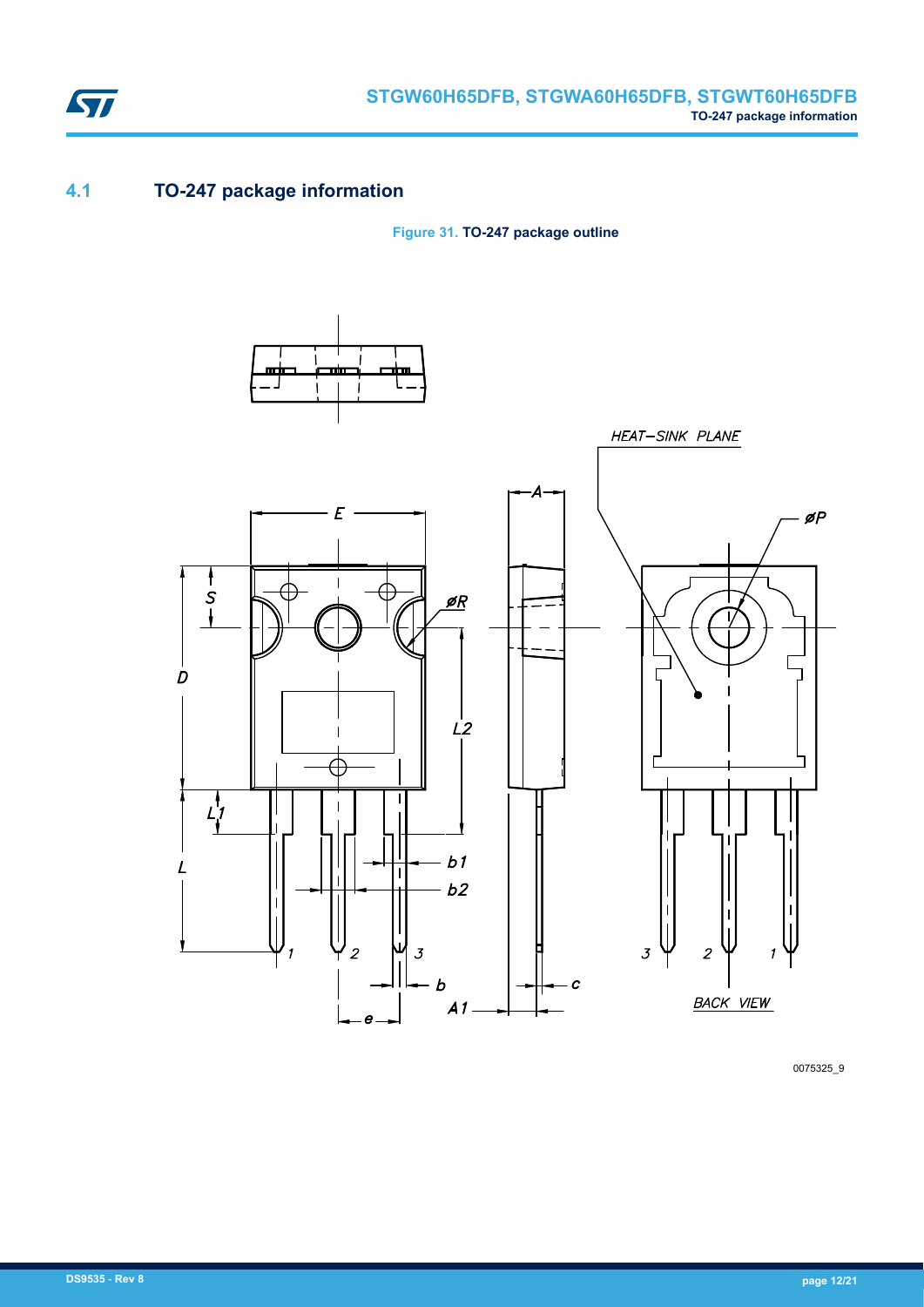<span id="page-12-0"></span>

| Dim.         |       | mm    |       |
|--------------|-------|-------|-------|
|              | Min.  | Typ.  | Max.  |
| $\mathsf{A}$ | 4.85  |       | 5.15  |
| A1           | 2.20  |       | 2.60  |
| $\mathsf b$  | 1.0   |       | 1.40  |
| b1           | 2.0   |       | 2.40  |
| b2           | 3.0   |       | 3.40  |
| $\mathbf{C}$ | 0.40  |       | 0.80  |
| D            | 19.85 |       | 20.15 |
| E            | 15.45 |       | 15.75 |
| $\mathbf e$  | 5.30  | 5.45  | 5.60  |
| L            | 14.20 |       | 14.80 |
| L1           | 3.70  |       | 4.30  |
| L2           |       | 18.50 |       |
| ØP           | 3.55  |       | 3.65  |
| ØR           | 4.50  |       | 5.50  |
| $\mathbf S$  | 5.30  | 5.50  | 5.70  |

**Table 7. TO-247 package mechanical data**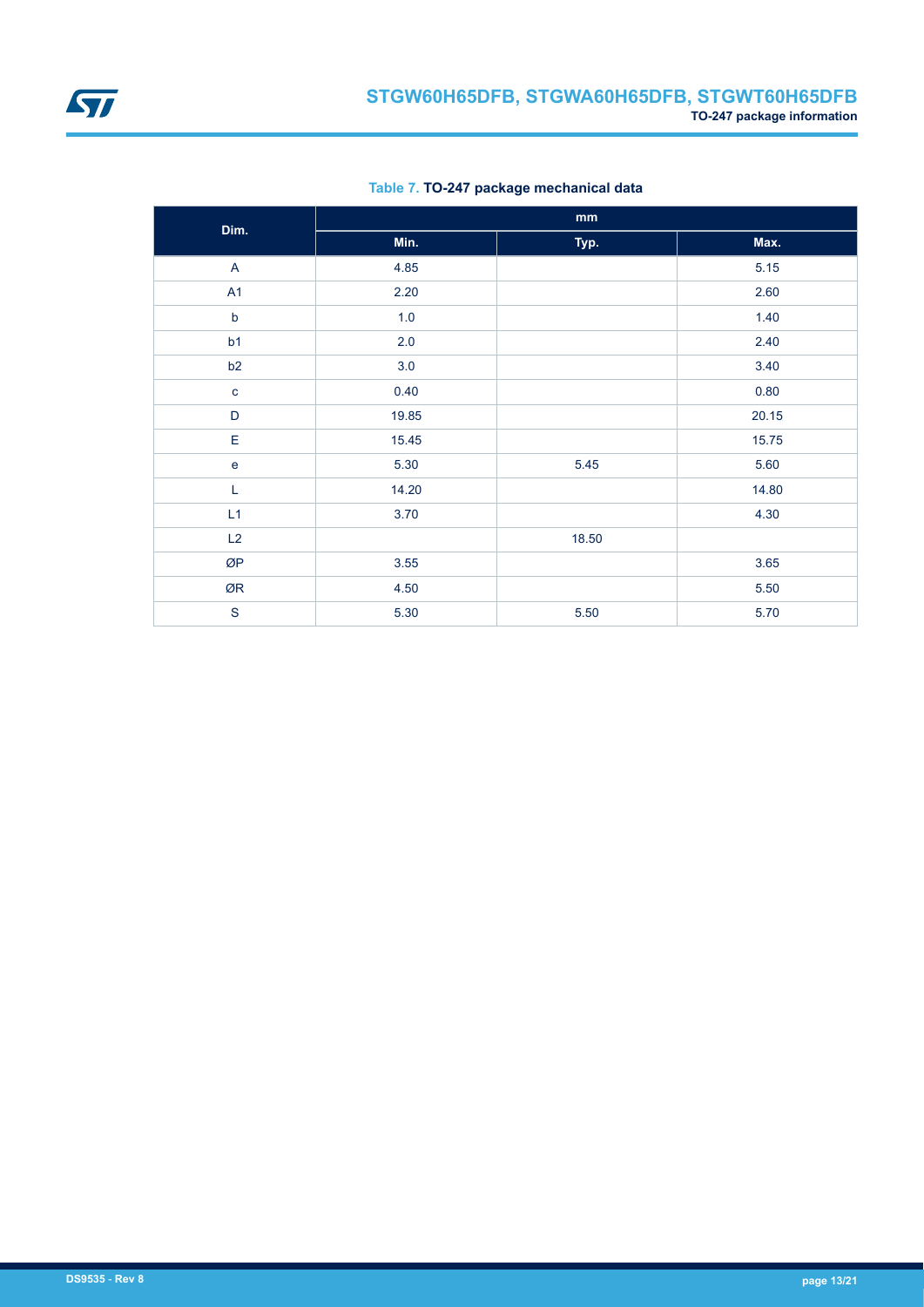

## **4.2 TO-247 long leads package information**

**Figure 32. TO-247 long leads package outline**



8463846\_2\_F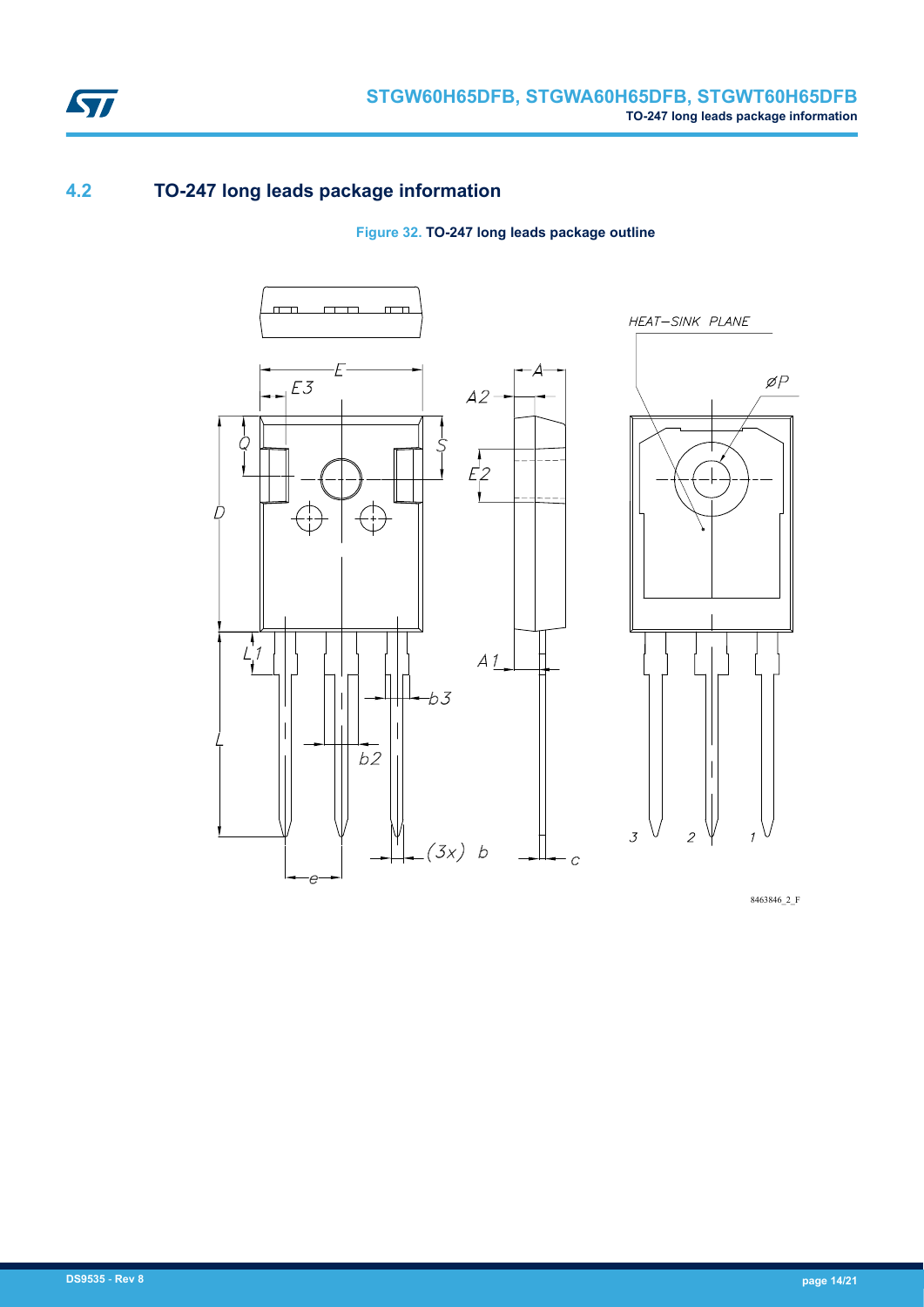<span id="page-14-0"></span>

| Dim.                                           |       | $\mathop{\text{mm}}\nolimits$ |       |
|------------------------------------------------|-------|-------------------------------|-------|
|                                                | Min.  | Typ.                          | Max.  |
| $\boldsymbol{\mathsf{A}}$                      | 4.90  | 5.00                          | 5.10  |
| A <sub>1</sub>                                 | 2.31  | 2.41                          | 2.51  |
| A2                                             | 1.90  | 2.00                          | 2.10  |
| $\mathsf b$                                    | 1.16  |                               | 1.26  |
| b2                                             |       |                               | 3.25  |
| b <sub>3</sub>                                 |       |                               | 2.25  |
| $\mathbf{C}$                                   | 0.59  |                               | 0.66  |
| D                                              | 20.90 | 21.00                         | 21.10 |
| E                                              | 15.70 | 15.80                         | 15.90 |
| E2                                             | 4.90  | 5.00                          | 5.10  |
| E <sub>3</sub>                                 | 2.40  | 2.50                          | 2.60  |
| $\mathsf{e}% _{0}\left( \mathsf{e}_{0}\right)$ | 5.34  | 5.44                          | 5.54  |
| L                                              | 19.80 | 19.92                         | 20.10 |
| L1                                             |       |                               | 4.30  |
| $\mathsf{P}$                                   | 3.50  | 3.60                          | 3.70  |
| $\sf Q$                                        | 5.60  |                               | 6.00  |
| $\mathbf S$                                    | 6.05  | 6.15                          | 6.25  |

**Table 8. TO-247 long leads package mechanical data**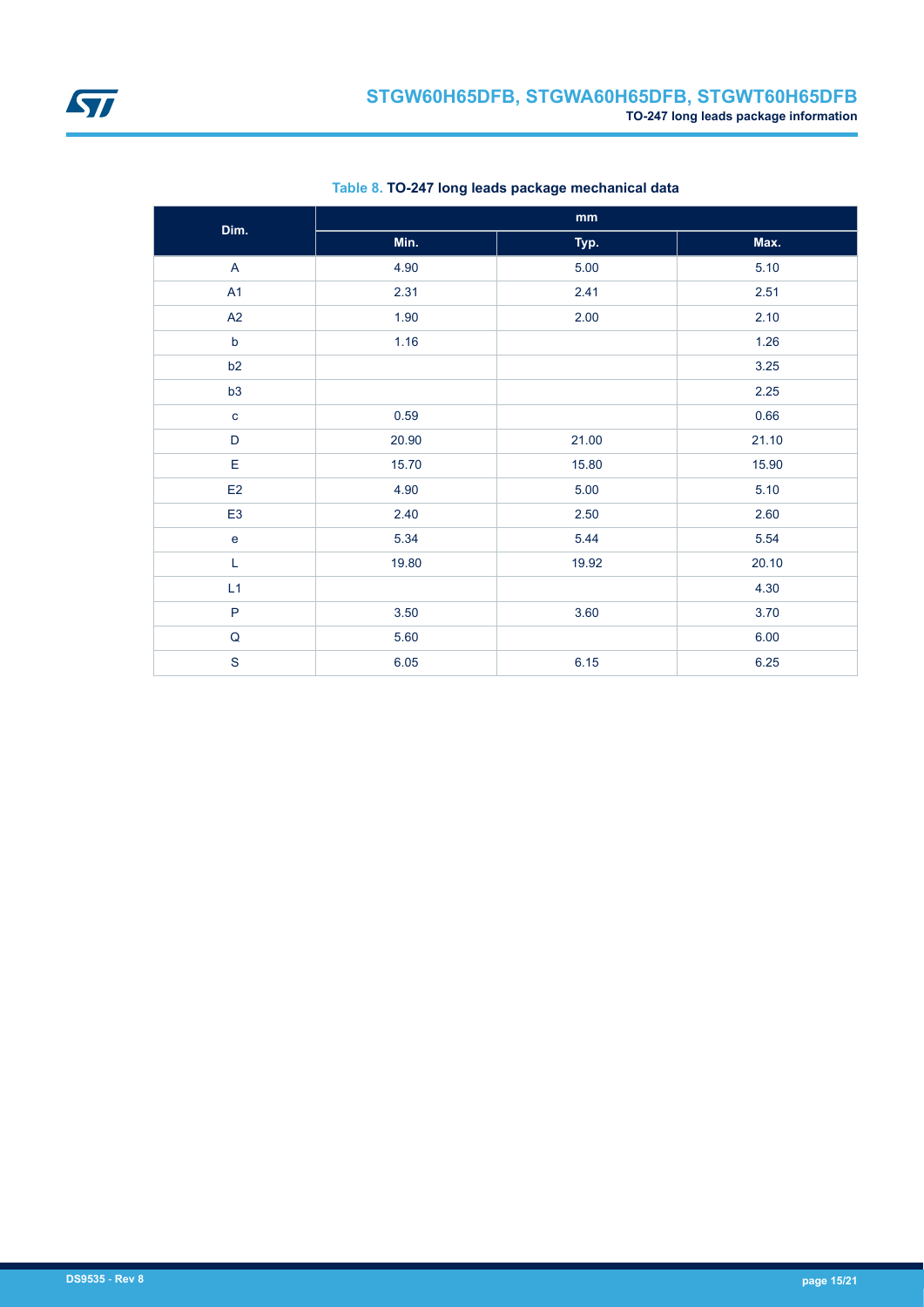

# **4.3 TO-3P package information**

ST





8045950\_3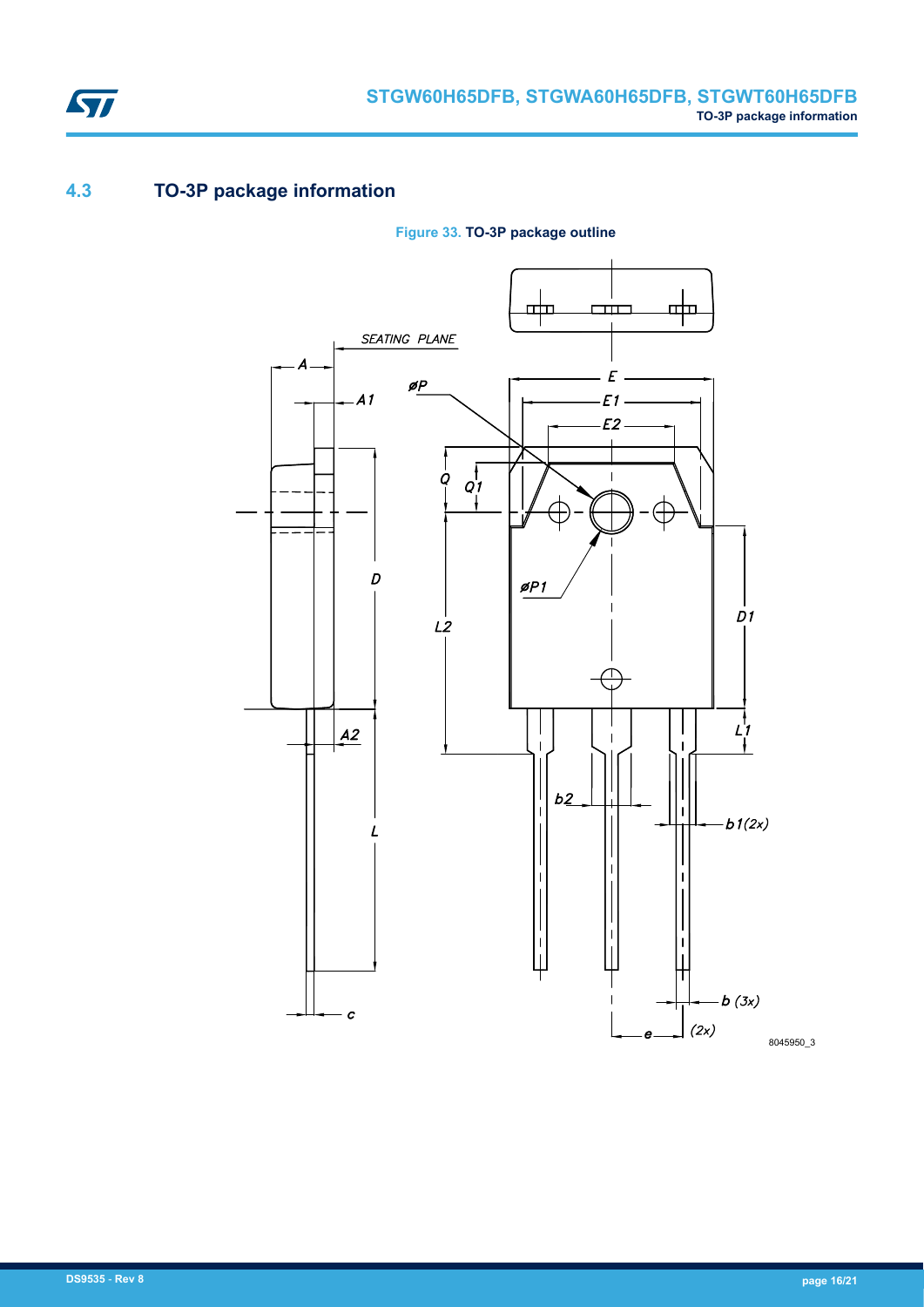

| Dim.                                       |       | $\mathop{\text{mm}}\nolimits$ |       |
|--------------------------------------------|-------|-------------------------------|-------|
|                                            | Min.  | Typ.                          | Max.  |
| A                                          | 4.60  | 4.80                          | 5.00  |
| A1                                         | 1.45  | 1.50                          | 1.65  |
| A2                                         | 1.20  | 1.40                          | 1.60  |
| $\mathsf b$                                | 0.80  | 1.00                          | 1.20  |
| b <sub>1</sub>                             | 1.80  | 2.00                          | 2.20  |
| b2                                         | 2.80  | 3.00                          | 3.20  |
| $\mathbf c$                                | 0.55  | 0.60                          | 0.75  |
| D                                          | 19.70 | 19.90                         | 20.10 |
| D <sub>1</sub>                             | 13.70 | 13.90                         | 14.10 |
| E                                          | 15.40 | 15.60                         | 15.80 |
| E <sub>1</sub>                             | 13.40 | 13.60                         | 13.80 |
| E2                                         | 9.40  | 9.60                          | 9.90  |
| $\mathsf{e}% _{0}\left( \mathsf{e}\right)$ | 5.15  | 5.45                          | 5.75  |
| L                                          | 19.80 | 20.00                         | 20.20 |
| L1                                         | 3.30  | 3.50                          | 3.70  |
| L2                                         | 18.20 | 18.40                         | 18.60 |
| ØP                                         | 3.30  | 3.40                          | 3.50  |
| ØP1                                        | 3.10  | 3.20                          | 3.30  |
| ${\sf Q}$                                  | 4.80  | 5.00                          | 5.20  |
| Q <sub>1</sub>                             | 3.60  | 3.80                          | 4.00  |

**Table 9. TO-3P package mechanical data**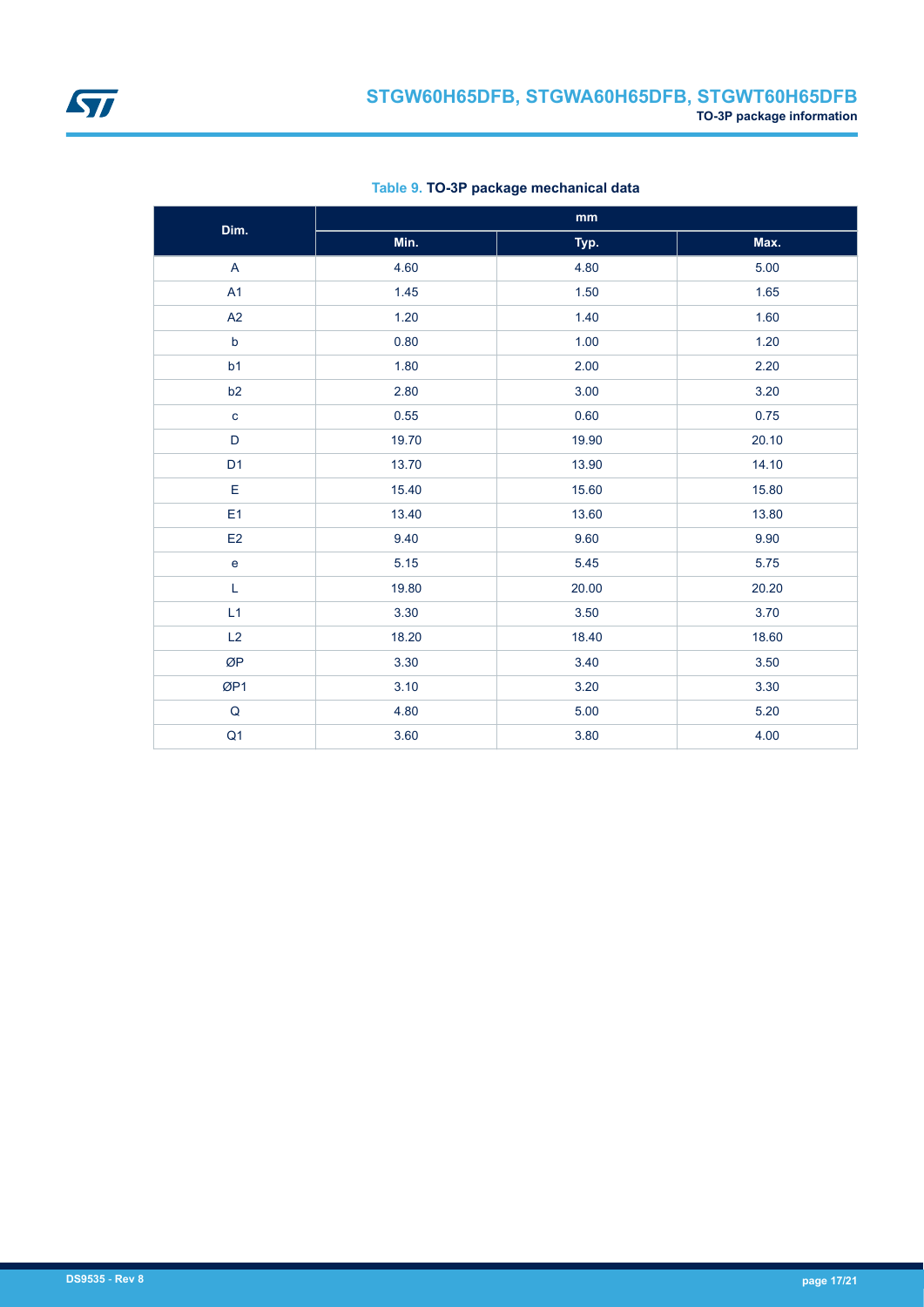<span id="page-17-0"></span>

# **5 Ordering information**

## **Table 10. Order codes**

| Order code    | <b>Marking</b> | Package           | Packing |
|---------------|----------------|-------------------|---------|
| STGW60H65DFB  | GW60H65DFB     | TO-247            | Tube    |
| STGWA60H65DFB | G60H65DFB      | TO-247 long leads | Tube    |
| STGWT60H65DFB | GWT60H65DFB    | TO-3P             | Tube    |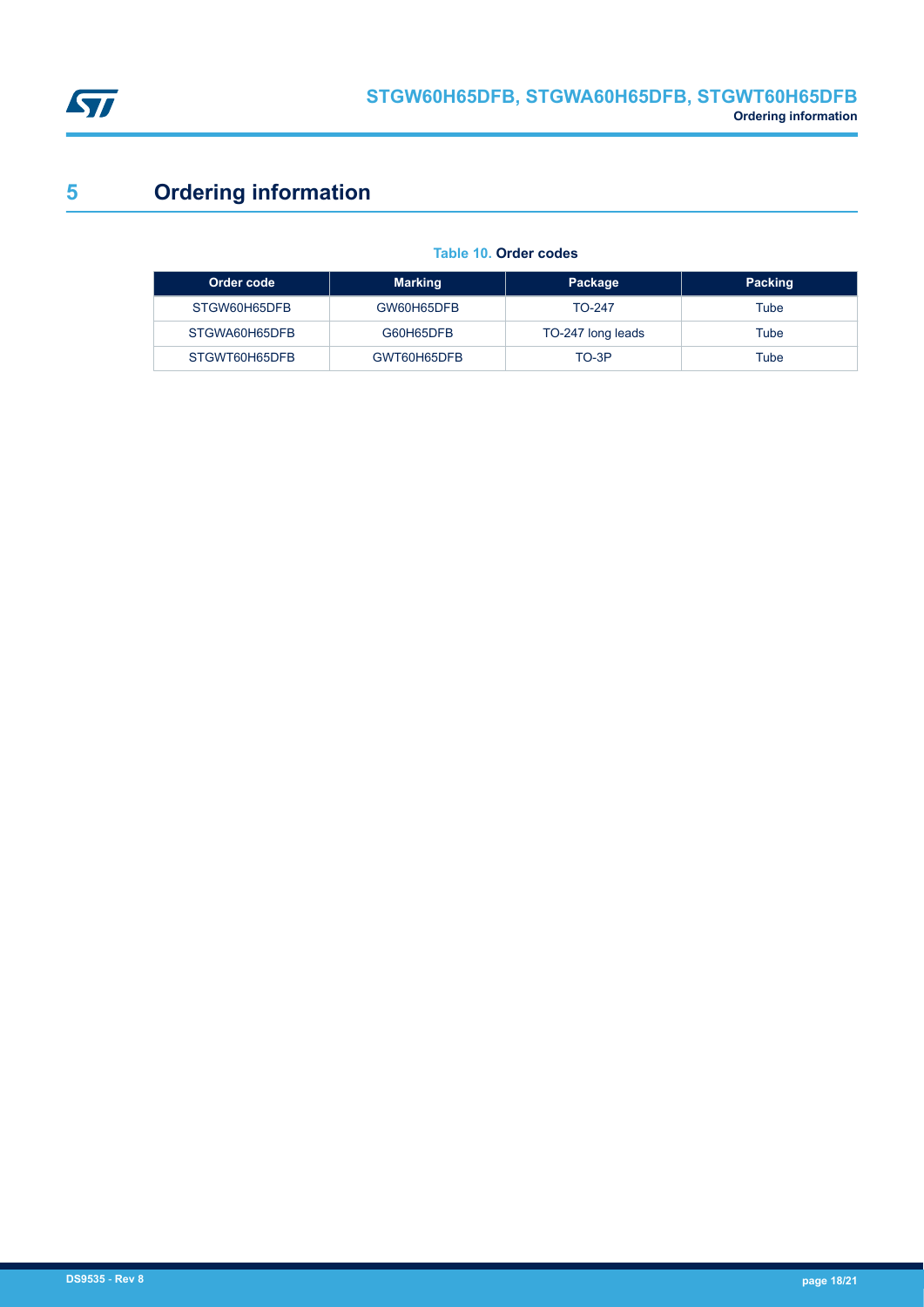<span id="page-18-0"></span>

# **Revision history**

|  | <b>Table 11. Document revision history</b> |
|--|--------------------------------------------|
|--|--------------------------------------------|

| <b>Date</b> | <b>Revision</b> | <b>Changes</b>                                                      |
|-------------|-----------------|---------------------------------------------------------------------|
| 12-Mar-2013 | 1.              | Initial release.                                                    |
| 30-Aug-2013 | 2               | Document status promoted from preliminary to production data.       |
|             |                 | Added Section 2.1: Electrical characteristics (curves).             |
| 31-Oct-2013 | 3               | Updated $V_{CE(sat)}$ in Table 4: Static characteristics.           |
| 24-Feb-2014 | 4               | Updated title and description in cover page.                        |
|             | 5               | Updated features in cover page, Table 2: Absolute maximum ratings,  |
|             |                 | and Table 6: IGBT switching characteristics (inductive load).       |
|             |                 | Updated Figure 5: Collector current vs. case temperature, Figure 6: |
|             |                 | Power dissipation vs. case temperature, Figure 8: VCE(sat) vs.      |
| 09-Jan-2015 |                 | collector current, Figure 18: Switching times vs collector current, |
|             |                 | Figure 19: Switching times vs gate resistance and Figure 20:        |
|             |                 | Reverse recovery current vs. diode current slope.                   |
|             |                 | Added Figure 25: Collector current vs. switching frequency.         |
|             |                 | Updated Section 4: Package information.                             |
|             |                 | Minor text changes.                                                 |
| 23-Mar-2015 | 6               | Text edits throughout document.                                     |
|             |                 | In document, added new order code STGWA60H65DFB in TO-247           |
|             |                 | long leads package, with accompanying information and data.         |
|             |                 | In Section 2.1: Electrical characteristics (curves):                |
|             |                 | - updated Figure 2, Figure 3, Figure 4, Figure 7, Figure 9          |
|             | 7               | Text edits throughout document.                                     |
|             |                 | In Section 2: Electrical characteristics:                           |
|             |                 | - updated Table 4: Static characteristics                           |
| 17-Apr-2015 |                 | - updated Table 6: IGBT switching characteristics (inductive load)  |
|             |                 | In Section 2.1: Electrical characteristics (curves):                |
|             |                 | - updated Figure 3 and Figure 9                                     |
|             | 8               | Updated Table 1. Absolute maximum ratings.                          |
| 22-Jul-2019 |                 | Minor text changes.                                                 |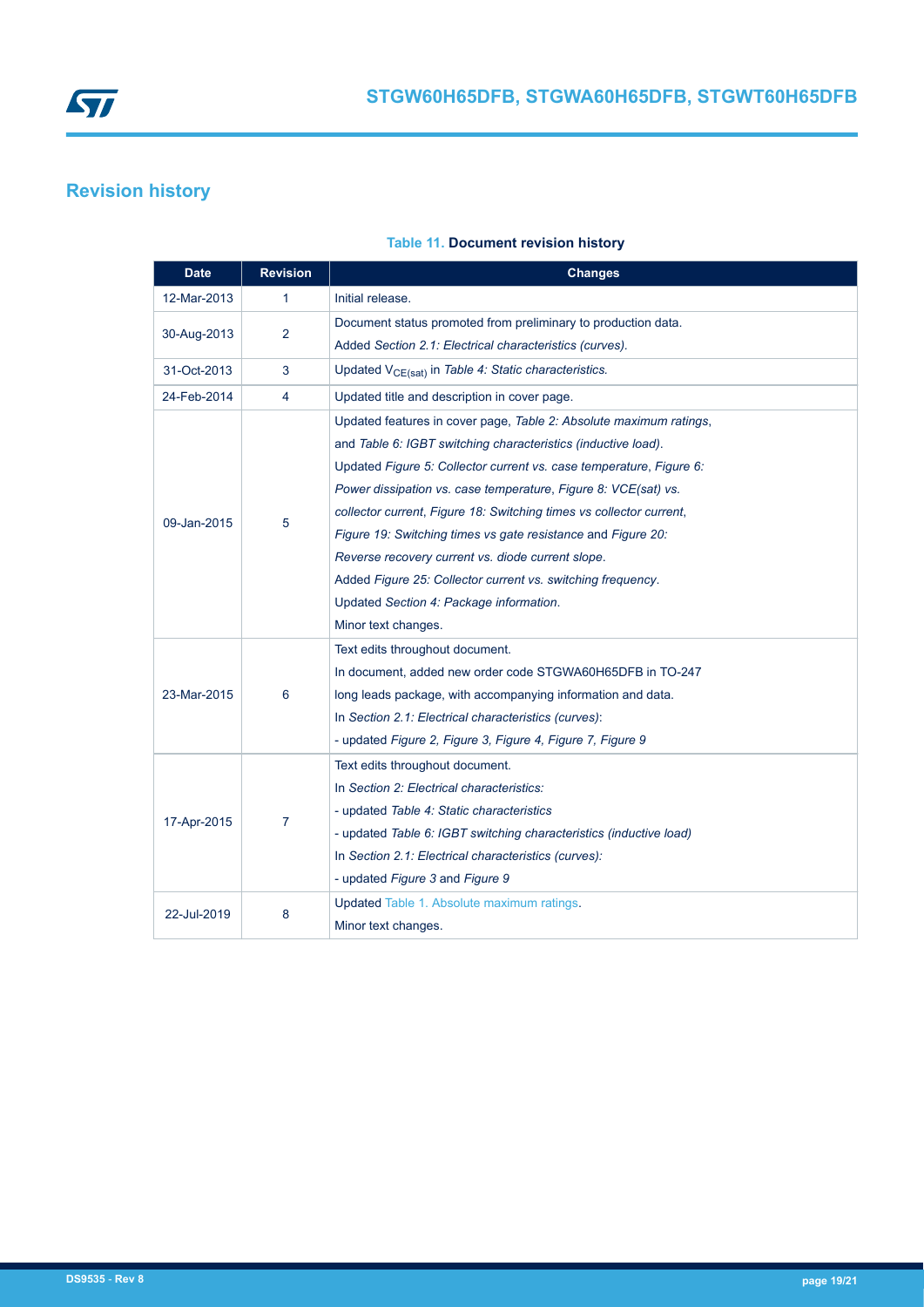

# **Contents**

| 1 <sup>1</sup>          |  |  |  |  |  |
|-------------------------|--|--|--|--|--|
| 2 <sup>7</sup>          |  |  |  |  |  |
|                         |  |  |  |  |  |
| 3 <sup>1</sup>          |  |  |  |  |  |
| $\overline{\mathbf{4}}$ |  |  |  |  |  |
|                         |  |  |  |  |  |
|                         |  |  |  |  |  |
|                         |  |  |  |  |  |
| 5 <sup>1</sup>          |  |  |  |  |  |
|                         |  |  |  |  |  |